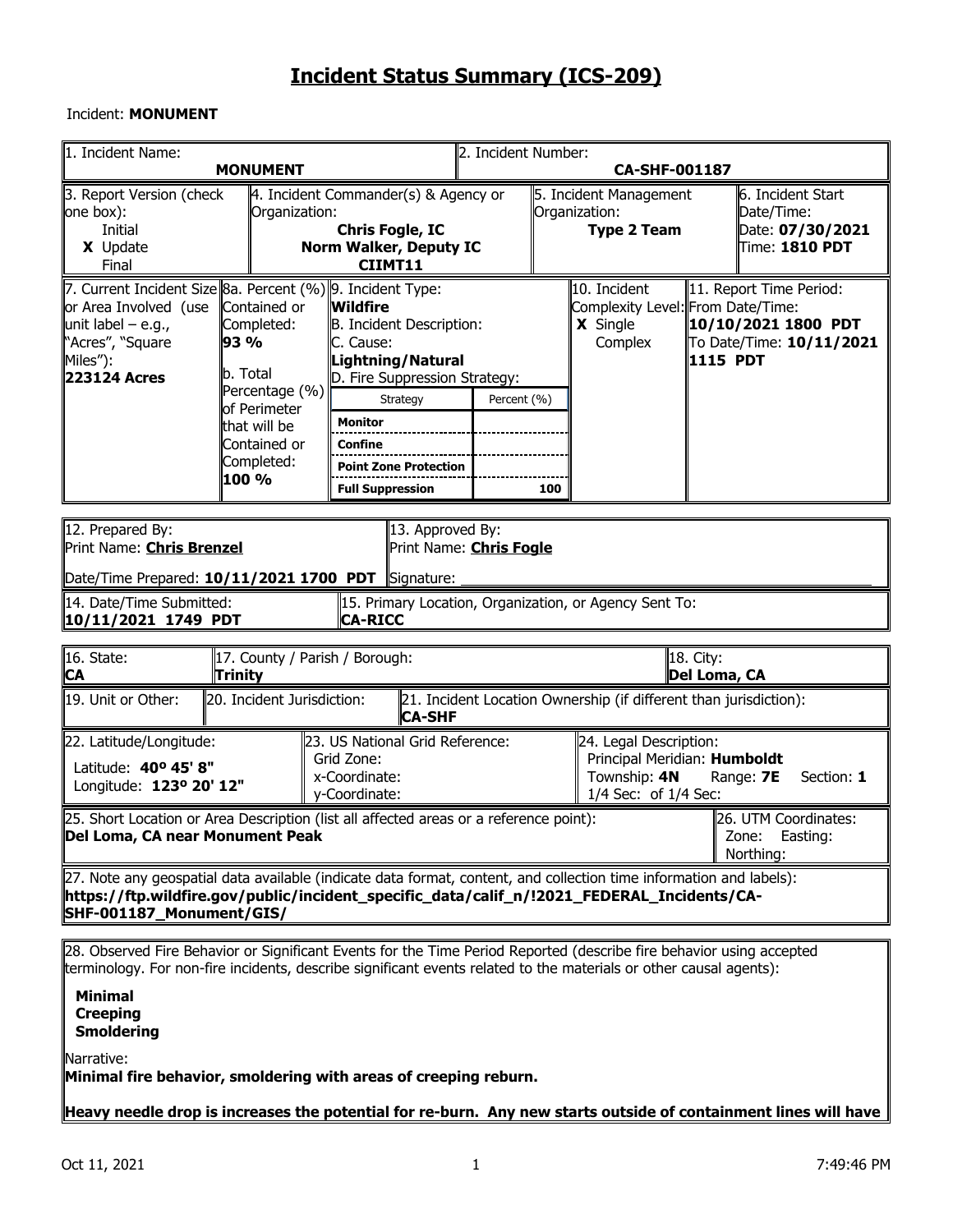### Incident: **MONUMENT**

#### **moderate fire spread with short uphill runs.**

29. Primary Fuel Model, Materials, or Hazards Involved (hazardous chemicals, fuel types, infectious agents, radiation, etc):

**Timber (Grass and Understory) Timber (Litter and Understory) Brush (2 feet)**

Narrative:

**The primary carrier of fire at lower elevations is grass and shrub mix. In the mid to upper elevation the fuels are heavy forest litter with shrubs and small trees. There are pockets of heavy dead and down. Fuels are fully cured and available for ignition.**

| 30. Damage Assessment Information (summarize<br>damage and/or restriction of use or availability to | A. Structural Summary<br>B. # Threatened (up to<br>72 hrs) |  |  |    |  |
|-----------------------------------------------------------------------------------------------------|------------------------------------------------------------|--|--|----|--|
| residential or commercial property, natural resources,                                              | E. Single Residences                                       |  |  | 20 |  |
| critical infrastructure and key resources, etc):                                                    | F. Multiple Residences                                     |  |  |    |  |
|                                                                                                     | G. Mixed Commercial /<br>Residential                       |  |  |    |  |
|                                                                                                     | H. Nonresidential Commercial<br>Property                   |  |  |    |  |
|                                                                                                     | I. Other Minor Structures                                  |  |  | 31 |  |

| 31. Public Status Summary:                          |                             |                                    | 32. Responder Status Summary:      |                                             |                             |                                    |                             |  |  |  |
|-----------------------------------------------------|-----------------------------|------------------------------------|------------------------------------|---------------------------------------------|-----------------------------|------------------------------------|-----------------------------|--|--|--|
| C. Indicate the Number of Civilians (Public) Below: |                             |                                    |                                    | C. Indicate the Number of Responders Below: |                             |                                    |                             |  |  |  |
|                                                     | Previous<br>Report<br>Total | A. $#$ this<br>Reporting<br>Period | <b>B.</b> Total<br>$# to-$<br>date |                                             | Previous<br>Report<br>Total | A. $#$ this<br>Reporting<br>Period | B. Total<br>$#$ to-<br>date |  |  |  |
| D. Fatalities                                       | 0                           |                                    | 0                                  | D. Fatalities                               |                             |                                    |                             |  |  |  |
| E. With Injuries/Illness                            | n                           |                                    | 0                                  | E. With Injuries/Illness                    | 13                          |                                    | 13                          |  |  |  |
| F. Trapped/In Need of Rescue                        | 0                           |                                    | 0                                  | F. Trapped/In Need of Rescue                |                             |                                    |                             |  |  |  |
| G. Missing                                          | 0                           |                                    | 0                                  | G. Missing                                  |                             |                                    |                             |  |  |  |
| H. Evacuated                                        | 0                           |                                    | 0                                  | H. Evacuated                                |                             |                                    |                             |  |  |  |
| I. Sheltering in Place                              | 0                           |                                    | 0                                  | I. Sheltering in Place                      |                             |                                    |                             |  |  |  |
| J. In Temporary Shelters                            | 0                           |                                    | 0                                  | J. In Temporary Shelters                    |                             |                                    |                             |  |  |  |
| K. Have Received Mass<br>Immunizations              | 0                           |                                    | 0                                  | K. Have Received Mass<br>Immunizations      |                             |                                    |                             |  |  |  |
| L. Require Immunizations                            | 0                           |                                    | 0                                  | L. Require Immunizations                    |                             |                                    |                             |  |  |  |
| M. In Quarantine                                    | 0                           |                                    | 0                                  | M. In Quarantine                            |                             |                                    |                             |  |  |  |
| N. Total # Civilians (Public)<br>Affected:          | 0                           |                                    | $\bf{0}$                           | N. Total # Responders Affected:             | 13                          | n                                  | 13                          |  |  |  |

| 33. Life, Safety, and Health Status/Threat Remarks:<br>All evacuations have been lifted.                                                      | 34. Life, Safety, and Health Threat<br>Management: |         |  |  |  |
|-----------------------------------------------------------------------------------------------------------------------------------------------|----------------------------------------------------|---------|--|--|--|
| 35. Weather Concerns (synopsis of current and predicted weather; discuss related                                                              |                                                    | Active? |  |  |  |
| factors that may cause concern):                                                                                                              | A. No Likely Threat                                | x       |  |  |  |
| Observed: A cold front went through last night, and strong north winds<br>set in behind the front Monday. Sustained winds were 10-20 mph, and | B. Potential Future Threat                         |         |  |  |  |
| gusts as high as 33 mph were observed. Temperatures were quite a bit                                                                          | C. Mass Notifications in Progress                  |         |  |  |  |
| cooler than Sunday with highs from the mid-50s over the ridges to the                                                                         | D. Mass Notifications Completed                    |         |  |  |  |
| upper 60s in the valleys. It was also more humid as a result of the cooler                                                                    | E. No Evacuation(s) Imminent                       |         |  |  |  |
| air with minimum afternoon humidity values from around 30% in the<br>valleys to 40-45% over the mountains.                                    | F. Planning for Evacuation                         |         |  |  |  |
|                                                                                                                                               | G. Planning for Shelter-in-Place                   |         |  |  |  |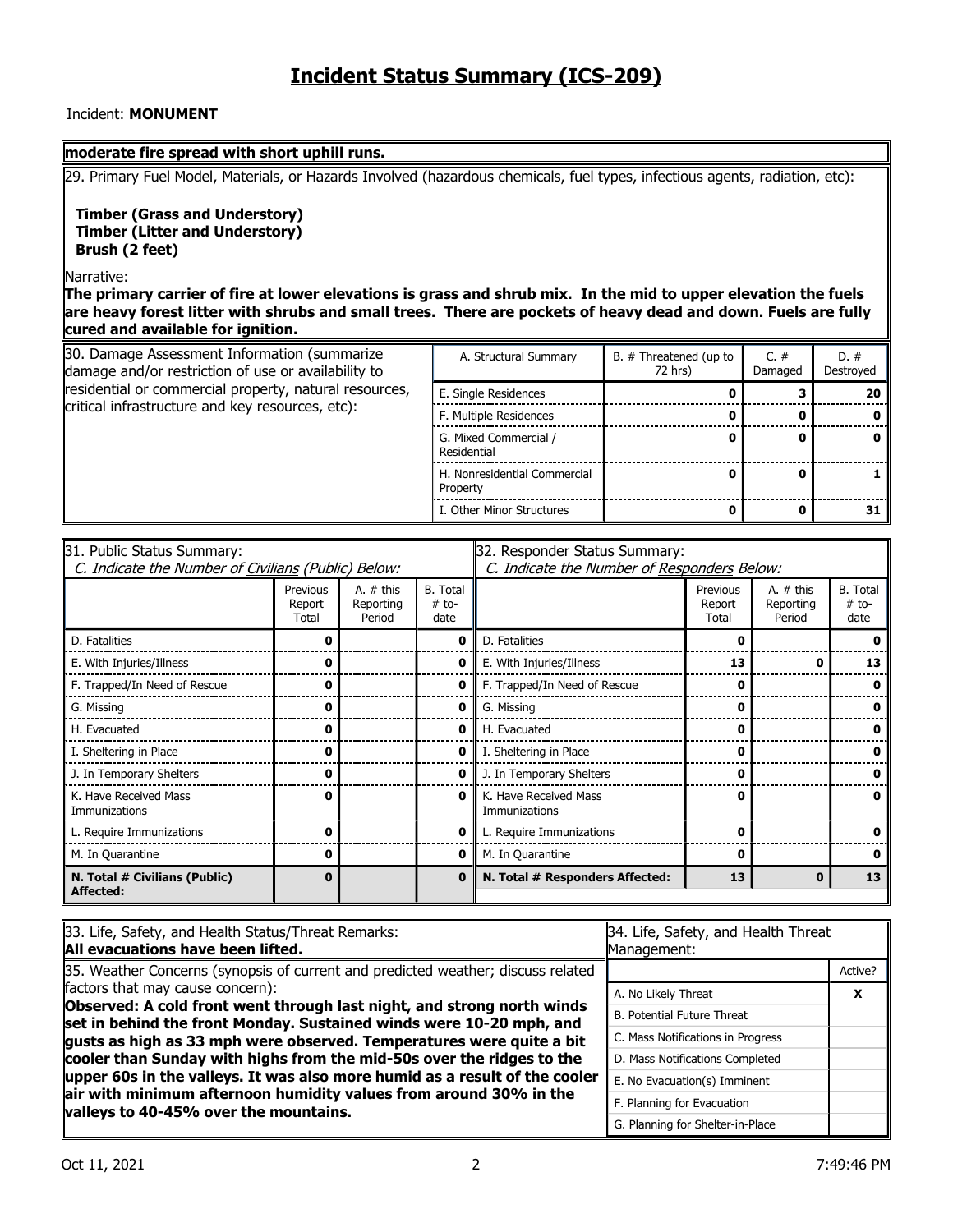#### Incident: **MONUMENT**

| H. Evacuation(s) in Progress<br>turn northerly behind the front and become strong and gusty by Monday<br>I. Shelter-in-Place in Progress<br>afternoon. Monday will be drier and much cooler with highs only in the<br>50s and 60s and humidities of 20-30%. Winds could gust as high as 30<br>J. Repopulation in Progress<br>mph over exposed areas Monday.<br>K. Mass Immunization in Progress<br>L. Mass Immunization Complete<br>M. Quarantine in Progress<br>N. Area Restriction in Effect<br>O. Road Closure<br>X<br>P. Trail Closure<br>X<br>Q. Area Closure<br>X<br>36. Projected Incident Activity, Potential, Movement, Escalation, or Spread and influencing factors during the next operational<br>period and in 12-, 24-, 48-, and 72-hour time frames:<br>Overall minimal fire activity expected. Smoldering in deep duff and heavy fuels continues. Potential<br>for re-burn in areas of heavy scorch and needle drop will increase with the stronger winds. Interior<br>pockets continue to hold heat. Potential for roll out remains as trees burnout. No fire growth outside<br>current perimeter is expected.<br>$\parallel$ 12 hours: Forecast: Mostly clear skies, diminishing winds, and a cool air mass over the area will allow<br>temperatures to get quite cold, in particular, over the sheltered valleys like Hayfork. Widespread<br>freezing low temperatures are expected with sheltered valleys possibly getting down into the low to<br>mid-20s. Very dry air settles over the fire on Tuesday with possible single digit humiditys in the<br>valleys and teens elsewhere. Winds will not be as strong, but gusts up to 15 mph are possible in the | Active?                                                                                                                                                                                                                                                         |  |  |  |  |  |  |  |  |  |  |  |  |  |
|-----------------------------------------------------------------------------------------------------------------------------------------------------------------------------------------------------------------------------------------------------------------------------------------------------------------------------------------------------------------------------------------------------------------------------------------------------------------------------------------------------------------------------------------------------------------------------------------------------------------------------------------------------------------------------------------------------------------------------------------------------------------------------------------------------------------------------------------------------------------------------------------------------------------------------------------------------------------------------------------------------------------------------------------------------------------------------------------------------------------------------------------------------------------------------------------------------------------------------------------------------------------------------------------------------------------------------------------------------------------------------------------------------------------------------------------------------------------------------------------------------------------------------------------------------------------------------------------------------------------------------------------------------------------------------------|-----------------------------------------------------------------------------------------------------------------------------------------------------------------------------------------------------------------------------------------------------------------|--|--|--|--|--|--|--|--|--|--|--|--|--|
|                                                                                                                                                                                                                                                                                                                                                                                                                                                                                                                                                                                                                                                                                                                                                                                                                                                                                                                                                                                                                                                                                                                                                                                                                                                                                                                                                                                                                                                                                                                                                                                                                                                                                   | Forecast: A dry cold front will move through the area tonight. Winds will                                                                                                                                                                                       |  |  |  |  |  |  |  |  |  |  |  |  |  |
|                                                                                                                                                                                                                                                                                                                                                                                                                                                                                                                                                                                                                                                                                                                                                                                                                                                                                                                                                                                                                                                                                                                                                                                                                                                                                                                                                                                                                                                                                                                                                                                                                                                                                   |                                                                                                                                                                                                                                                                 |  |  |  |  |  |  |  |  |  |  |  |  |  |
|                                                                                                                                                                                                                                                                                                                                                                                                                                                                                                                                                                                                                                                                                                                                                                                                                                                                                                                                                                                                                                                                                                                                                                                                                                                                                                                                                                                                                                                                                                                                                                                                                                                                                   |                                                                                                                                                                                                                                                                 |  |  |  |  |  |  |  |  |  |  |  |  |  |
|                                                                                                                                                                                                                                                                                                                                                                                                                                                                                                                                                                                                                                                                                                                                                                                                                                                                                                                                                                                                                                                                                                                                                                                                                                                                                                                                                                                                                                                                                                                                                                                                                                                                                   |                                                                                                                                                                                                                                                                 |  |  |  |  |  |  |  |  |  |  |  |  |  |
|                                                                                                                                                                                                                                                                                                                                                                                                                                                                                                                                                                                                                                                                                                                                                                                                                                                                                                                                                                                                                                                                                                                                                                                                                                                                                                                                                                                                                                                                                                                                                                                                                                                                                   |                                                                                                                                                                                                                                                                 |  |  |  |  |  |  |  |  |  |  |  |  |  |
|                                                                                                                                                                                                                                                                                                                                                                                                                                                                                                                                                                                                                                                                                                                                                                                                                                                                                                                                                                                                                                                                                                                                                                                                                                                                                                                                                                                                                                                                                                                                                                                                                                                                                   |                                                                                                                                                                                                                                                                 |  |  |  |  |  |  |  |  |  |  |  |  |  |
|                                                                                                                                                                                                                                                                                                                                                                                                                                                                                                                                                                                                                                                                                                                                                                                                                                                                                                                                                                                                                                                                                                                                                                                                                                                                                                                                                                                                                                                                                                                                                                                                                                                                                   |                                                                                                                                                                                                                                                                 |  |  |  |  |  |  |  |  |  |  |  |  |  |
|                                                                                                                                                                                                                                                                                                                                                                                                                                                                                                                                                                                                                                                                                                                                                                                                                                                                                                                                                                                                                                                                                                                                                                                                                                                                                                                                                                                                                                                                                                                                                                                                                                                                                   |                                                                                                                                                                                                                                                                 |  |  |  |  |  |  |  |  |  |  |  |  |  |
|                                                                                                                                                                                                                                                                                                                                                                                                                                                                                                                                                                                                                                                                                                                                                                                                                                                                                                                                                                                                                                                                                                                                                                                                                                                                                                                                                                                                                                                                                                                                                                                                                                                                                   |                                                                                                                                                                                                                                                                 |  |  |  |  |  |  |  |  |  |  |  |  |  |
|                                                                                                                                                                                                                                                                                                                                                                                                                                                                                                                                                                                                                                                                                                                                                                                                                                                                                                                                                                                                                                                                                                                                                                                                                                                                                                                                                                                                                                                                                                                                                                                                                                                                                   |                                                                                                                                                                                                                                                                 |  |  |  |  |  |  |  |  |  |  |  |  |  |
|                                                                                                                                                                                                                                                                                                                                                                                                                                                                                                                                                                                                                                                                                                                                                                                                                                                                                                                                                                                                                                                                                                                                                                                                                                                                                                                                                                                                                                                                                                                                                                                                                                                                                   |                                                                                                                                                                                                                                                                 |  |  |  |  |  |  |  |  |  |  |  |  |  |
|                                                                                                                                                                                                                                                                                                                                                                                                                                                                                                                                                                                                                                                                                                                                                                                                                                                                                                                                                                                                                                                                                                                                                                                                                                                                                                                                                                                                                                                                                                                                                                                                                                                                                   |                                                                                                                                                                                                                                                                 |  |  |  |  |  |  |  |  |  |  |  |  |  |
|                                                                                                                                                                                                                                                                                                                                                                                                                                                                                                                                                                                                                                                                                                                                                                                                                                                                                                                                                                                                                                                                                                                                                                                                                                                                                                                                                                                                                                                                                                                                                                                                                                                                                   | activity expected. There is a potential for reburn in areas of heavy needle drop.<br>Smoldering and creeping in areas of deep duff, stumps, dead and down expected. There is an increase<br>48 hours:<br>in potential for reburn in areas of heavy needle cast. |  |  |  |  |  |  |  |  |  |  |  |  |  |

**72 hours:** Minimal fire activity expected, heavies continue to hold heat and consume. Re-burn potential persists **as stronger winds due to the passage of cold fronts have increased needle cast and leaf fall.**  Anticipated after 72 hours:**Overall, only minimal fire activity expected.**

37. Strategic Objectives (define planned end-state for incident):

### **Management Objectives:**

**Ensure safety for firefighters and the public through hazard recognition and application of the risk management process.** 

**Protect property - both public and private - including the following assets: Hwy 299 corridor, commercial timber lands, natural resource values of Trinity Alps Wilderness, designated wild and scenic rivers and inventory roadless areas.** 

**Mitigate the spread of Covid-19, abiding by local measures, and enforcing and instituting 2020 precautions.** 

**Integrate with cooperating agencies to protect private and public property of Junction City, Burnt Ranch, Trinity Village, Hayfork and Hyampom.** 

**This is a full suppression incident. Roads, ridges, and other natural or manmade breaks and features will be utilized to increase holding opportunities to keep the fire as small as possible.** 

**Operational Objectives:** 

Protect values of concern by ensuring fire remains in current footprint.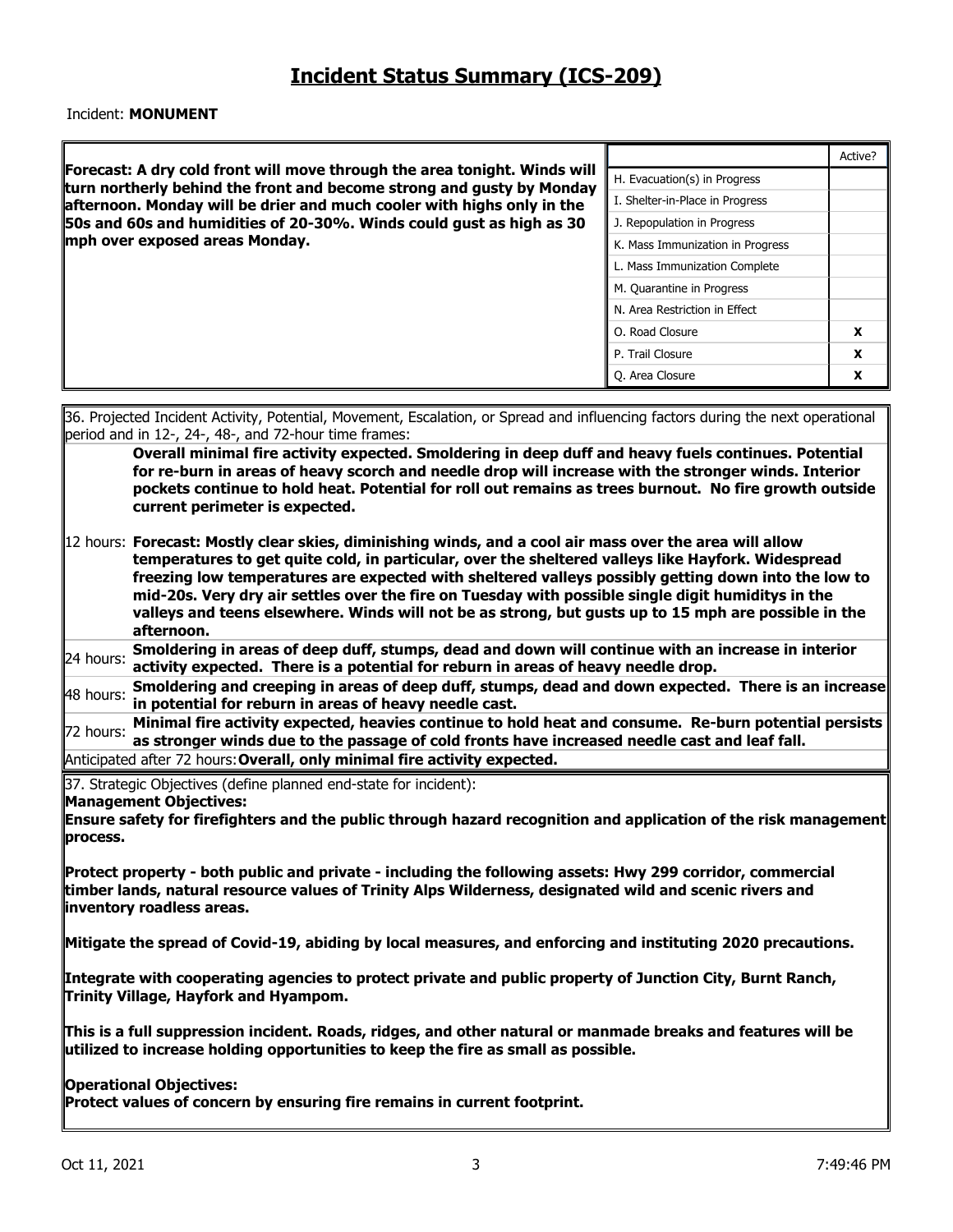### Incident: **MONUMENT**

| Provide aerial resources for initial attack within the Temporary Flight Restriction area.                                                                                                                                                                                                                                                                                                                                                                                                                                                                                                                  |
|------------------------------------------------------------------------------------------------------------------------------------------------------------------------------------------------------------------------------------------------------------------------------------------------------------------------------------------------------------------------------------------------------------------------------------------------------------------------------------------------------------------------------------------------------------------------------------------------------------|
| Coordinate with resource advisors to minimize natural and cultural resource damage. Conduct suppression<br>repair activities in line with the objectives identified in the Fire Suppression Repair Plan.                                                                                                                                                                                                                                                                                                                                                                                                   |
| 38. Current Incident Threat Summary and Risk Information in 12-, 24-, 48-, and 72-hour timeframes and beyond. Summarize<br>primary incident threats to life, property, communities and community stability, residences, health care facilities, other critical<br>infrastructure and key resources, commercial facilities, natural and environmental resources, cultural resources, and continuity<br>of operations and/or business. Identify corresponding incident-related potential economic or cascading impacts:                                                                                      |
| Communities: Numerous communities were affected by the fire and as the fire threat continues to<br>dwindle the main threat will be unstable slopes and hazard trees near home and travel routes.<br>Emergency suppression repair work is being done to stabilize areas that were impacted by<br>suppression activities but a threat of mud and debris flows from late fall and winters rains could heavy<br>impact these areas before the work can be completed.<br>Commercial: Recreation industry, including river rafting, fishing and hunting, and tourism continue to<br>be impacted by the closures. |
| Infrastructure: PG&E Transmission lines, PG&E and Trinity County PUD distribution lines, PG&E<br>substations, domestic water sources including streams, rivers, and wells. Hazard trees and the<br>movement of burned unstable slopes could impact the 299 which is the major East/West travel<br>12 hours:<br>corridor to the coast. Any heavy rains could cause serious impacts to highway.<br><b>Natural resources: Trinity Alps Wilderness.</b><br>Threatened and Endangered Species and habitat: Northern Spotted Owl, Fisher, Coho Salmon, Chinook                                                   |
| Salmon.<br>Watersheds: Mainstem and East Fork North Fork Trinity River watershed with anadromous fish<br>habitat.<br>Cultural: Archeologic sites including historic and pre-historic. Native American cultural, ceremonial,<br>and botanical sites.<br>Localized air quality degradation is possible as interior islands of the fire continue to burn out. These<br>conditions will be exacerbated when a stable atmosphere is present over the steep drainages.                                                                                                                                           |
| 24 hours: All threats remain.                                                                                                                                                                                                                                                                                                                                                                                                                                                                                                                                                                              |
| 48 hours: All threats remain.                                                                                                                                                                                                                                                                                                                                                                                                                                                                                                                                                                              |
| 72 hours: All threats remain.                                                                                                                                                                                                                                                                                                                                                                                                                                                                                                                                                                              |
| Anticipated after 72 hours: All areas previously discussed will could still be impacted.                                                                                                                                                                                                                                                                                                                                                                                                                                                                                                                   |
| 39. Critical Resource Needs in 12-, 24-, 48-, and 72-hour timeframes and beyond to meet critical incident objectives. List<br>resource category, kind, and/or type, and amount needed, in priority order:                                                                                                                                                                                                                                                                                                                                                                                                  |
| 4- Type 2 Crews, 4- HEQB, 5- Feller Bunchers, 4- FMODS, 4- Skidders, 9- Type 6 Engines, 4- Type 3<br>12 hours:<br><b>Engines and 2- Type 2 Watertenders</b>                                                                                                                                                                                                                                                                                                                                                                                                                                                |
| 24 hours: Critical until filled.                                                                                                                                                                                                                                                                                                                                                                                                                                                                                                                                                                           |
| 48 hours:                                                                                                                                                                                                                                                                                                                                                                                                                                                                                                                                                                                                  |
| 72 hours:                                                                                                                                                                                                                                                                                                                                                                                                                                                                                                                                                                                                  |
| Anticipated after 72 hours: Any unfilled resources will still be critical.                                                                                                                                                                                                                                                                                                                                                                                                                                                                                                                                 |
| 40. Strategic Discussion: Explain the relation of overall strategy, constraints, and current available information to:<br>1) critical resource needs identified above,<br>2) the Incident Action Plan and management objectives and targets,<br>3) anticipated results.                                                                                                                                                                                                                                                                                                                                    |
| Explain major problems and concerns such as operational challenges, incident management problems, and social, political,<br>economic, or environmental concerns or impacts.<br>Ensure current level of containment is not compromised by monitoring and patrolling by air in a effort to<br>minimize impacts to communities and values at risk. Fire continues to smolder in the Divisions I and L, although<br>the threat continues to diminish. The current strategy being implemented is prioritized in the following order:                                                                            |
| life, structure defense/perimeter control, suppression rehab and hazard tree mitigation. The overall objective is<br>$\parallel$ meet strategic goals while also targeting a transfer of the incident to a local organization in the next 10 days.<br>$\parallel$ This is dependent on maintaining the current workforce through replacement of resources as they time out and<br>$\parallel$ increasing some specific resource types to meet the need of the suppression rehab standards. Approximately                                                                                                   |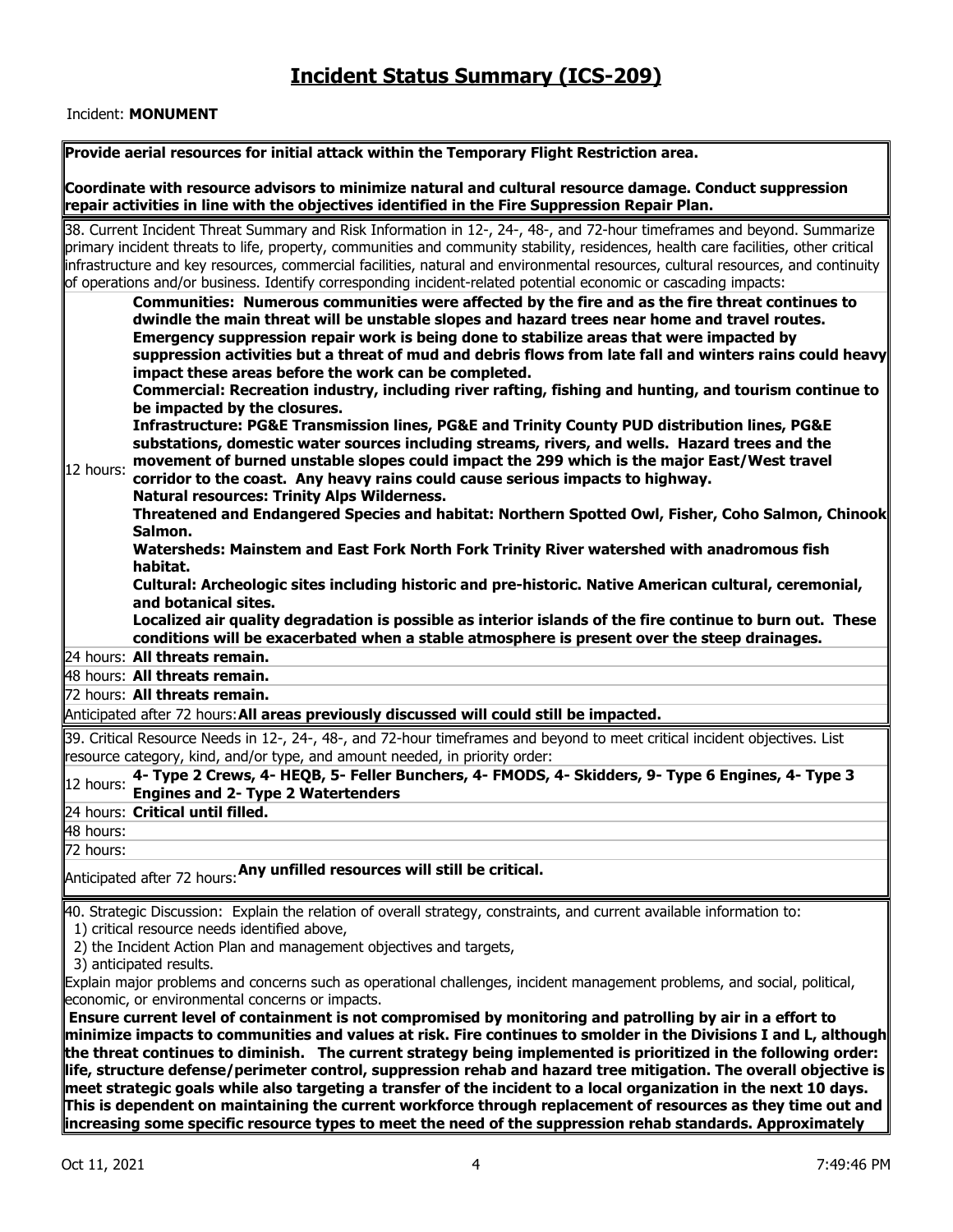### Incident: **MONUMENT**

### 234 miles of 630 total miles of suppression repair lines have been repaired including hazard tree mitigation.

41. Planned Actions for Next Operational Period:

**Keep fire within existing containment lines. No fire growth west of Hwy 299 corridor minimizing impacts on local residents and commuting traffic. Determine the appropriate number, type, and kind of resources to accomplish planned repair work. Reduce hazards for travel within the fire interior. Hazard mitigation objectives**  are being met and the threat to travel within the fire interior is being reduced.

**Monitor and patrol by air and ground from Jim Jam Trailhead, Denny Road and Hwy 299 down to DP 50 for fire activity along the line. Rehab fire suppression footprint to agency standards. Snag and check for hazards along roads, including rolling rocks. Repair dozer lines and roads according to the Suppression Repair Plan. Utilize chippers to reduce piled vegetation. Use ground support from Willow Creek Camp to backhaul excess equipment.** 

**Improve Denny Road and Jim Jam lines and roads according to the Suppression Repair Plan. Utilize chippers to reduce piled vegetation.** 

**No fire growth west of the N60 Road and minimize impacts on residents. Monitor and patrol by air and ground in an effort to keep fire within the existing containment lines. Complete fire line repair in accordance with the suppression repair plan beginning in Burnt Ranch continuing down onto Underwood Road with chipping and**  fire line repair on equipment lines and hand lines. Repair fire suppression footprint to agency standards. **Ensure that the current level of containment is not compromised. Complete suppression repair to ensure resource damage is minimalized. Monitor fireline in the wilderness and patrol hand lines from the north edge of fire on Hobo Gulch Road to Backbone Ridge, and southern lines from East Fork Creek to Backbone Ridge. Monitor fire edge along Backbone Ridge from northern handline to the west towards North Fork Trinity. Patrol eastern fire edge along East Fork Creek and Hobo Road. Rehab contingency lines.** 

**Utilize the suppression repair plan and in coordination with resource advisors to implement and track suppression repair. Repair hand lines along the north fork of the Trinity River. Use heavy equipment to waterbar and repair lines. Complete hazard mitigation along Forest Road 16 to Big Bar. Determine appropriate**  type and kind of resources to accomplish planned repair work. Reduce hazards for travel within the fire interior. **Determine the appropriate number, type, and kind of resources to accomplish planned repair work. Reduce hazards for travel within the fire interior.** 

**Repair damage caused by fire suppression activities. Continue efforts of fire suppression repair work along contingency lines associated with 3N08 Road System. From the 2N47 heading north and DP 41 heading south. Continue repair work clearing debris on 11 Road.** 

**Continue repair work south along 2N44 Road to south to DP41. Continue chipping from DP 57 northwest to DP 40. Minimize negative environmental effects by stabilizing soil conditions and minimizing erosion along with restoring resource conditions.** 

**Continue fire suppression repair work (dozer line) north of Bar 717 Ranch and on Pattinson Peak Jeep Trail. Continue repair work on Pattinson Trail from DP 48 / H95 south. Continue repair work from DP48 east on the dozer line. Assess repair needs along the power line at division break.** 

42. Projected Final Incident Size/Area (use unit label – e.g., "Acres", "Square Miles"): **225,000**

43. Anticipated Incident Containment or Completion Date: **11/01/2021**

44. Projected Significant Resource Demobilization Start Date:

45. Estimated Incident Costs to Date: **\$154,600,000.00**

46. Projected Final Incident Cost Estimate: **\$162,000,000.00**

47. Remarks (or continuation of any blocks above – list block number in notation):

**All State Resources from states other than CA remain consolidated under the State Column Incident continues to be managed from the ICP in Redding with operational and overhead working from three camps Weaverville, Hayfork and Willow Creek. As work is completed over the following week or so the need for additional camps will be reassessed and possibly consolidated in alignment with cost containment and incident needs. Heavy equipment and miscellaneous overhead remain as critical resources to complete the work.**

49. Resources (summarize resources by category, kind, and/or type; show # of resources on top  $\frac{1}{2}$  of box, show # of personnel associated with resource on bottom ½ of box):